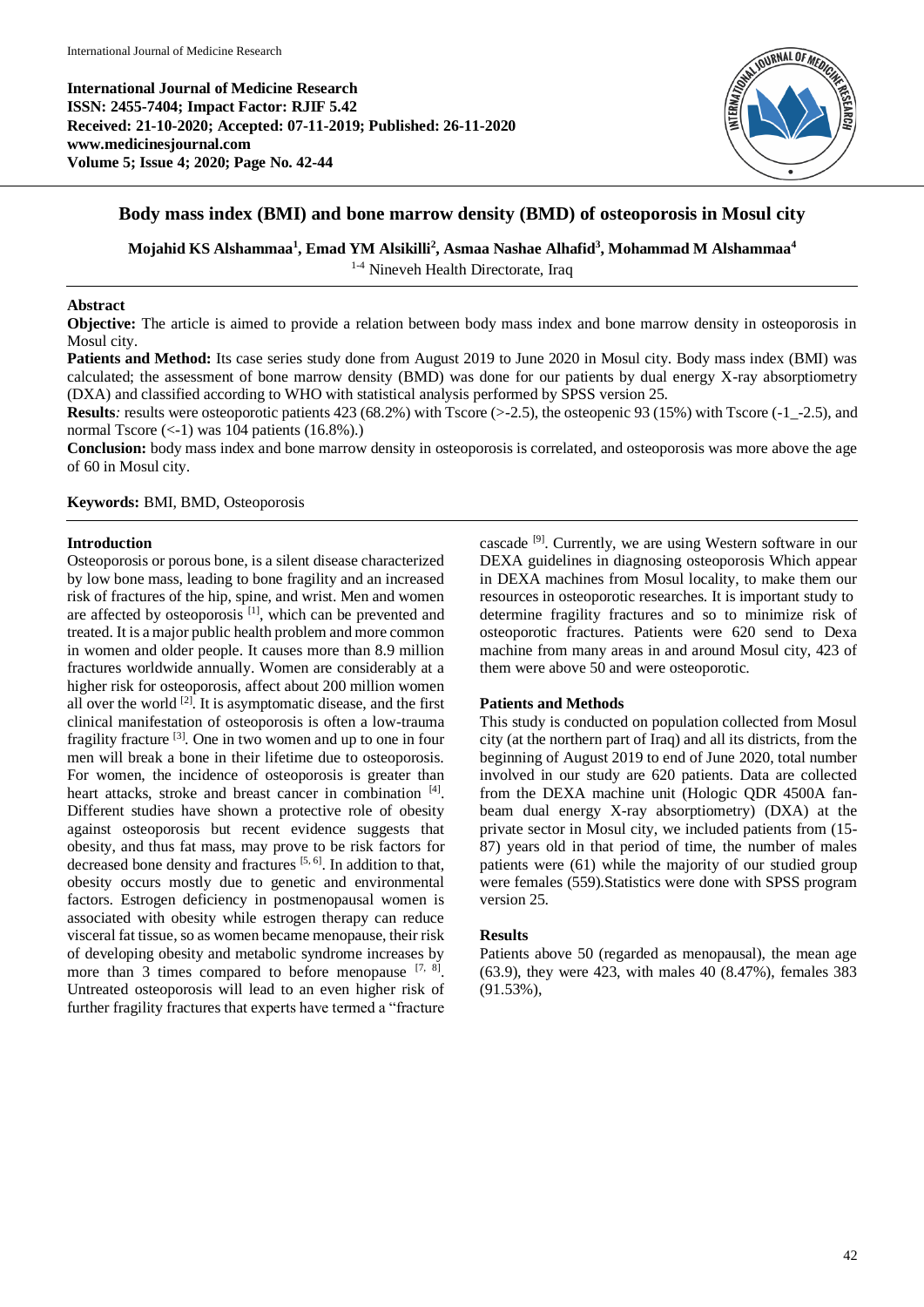

**Fig 1**

Osteoporosis, osteopenia, and normal T score patients and their percentages were displayed in table below.

|  |  |  | <b>Table 1: T Score</b> |
|--|--|--|-------------------------|
|--|--|--|-------------------------|

| All referred cases (620) with their T scores |              |                         |      |              |                   |
|----------------------------------------------|--------------|-------------------------|------|--------------|-------------------|
|                                              |              | <b>FrequencyPercent</b> |      | <b>Valid</b> | <b>Cumulative</b> |
|                                              |              |                         |      | Percent      | Percent           |
| Valid                                        | Osteoporosis | 423                     | 68.2 | 68.2         | 68.2              |
|                                              | Osteopenia   | 93                      | 15.0 | 15.0         | 83.2              |
|                                              | Normal       | 104                     | 16.8 | 16.8         | 100.0             |
|                                              | Total        | 620                     | 00.0 | 100.0        |                   |

In addition, anthropometric parameters assessed were weight, height, and BMI, so Mean BMI kg\m<sup>2</sup> (37.0), Mean BMD (37.03). Ethnic groups were nearly almost Caucasians, which was not needed statistics. In addition, we found that the relation between BMI kg\m<sup>2</sup> of patients and BMD was significant P value (. 004),

|                                                                     |                                   | <b>BMI</b> kg\m2 | <b>T</b> scores |  |
|---------------------------------------------------------------------|-----------------------------------|------------------|-----------------|--|
| BMI<br>$kg\ m2$                                                     | <b>Pearson Correlation</b>        |                  | $.138***$       |  |
|                                                                     | Sig. (2-tailed)                   |                  | .004            |  |
|                                                                     | Sum of Squares and Cross-products | 152375.299       | 1195.242        |  |
|                                                                     | Covariance                        | 361.079          | 2.832           |  |
|                                                                     |                                   | 423              | 423             |  |
| T<br>scores                                                         | <b>Pearson Correlation</b>        | $.138***$        |                 |  |
|                                                                     | Sig. (2-tailed)                   | .004             |                 |  |
|                                                                     | Sum of Squares and Cross-products | 1195.242         | 489.012         |  |
|                                                                     | Covariance                        | 2.832            | 1.159           |  |
|                                                                     |                                   | 423              | 423             |  |
| ** Correlation is significant at the 0.01 level $(2 \text{ trial})$ |                                   |                  |                 |  |

. Correlation is significant at the 0.01 level (2-tailed). The area scanned was mostly spine (388), and femur (143) (left or right), P value (. 000).

**Table 3:** The Validity

|       |       | <b>Frequency</b> | Percent | Valid<br>Percent | <b>Cumulative</b><br>Percent |
|-------|-------|------------------|---------|------------------|------------------------------|
| Valid | Spine | 388              | 73.1    | 73.1             | 73.1                         |
|       | Femur | 143              | 26.9    | 26.9             | 100.0                        |
|       | Total | 531              | 100.0   | 100.0            |                              |

#### **Discussion**

We depend on WHO criteria for diagnosing osteoporosis and low bone mass [10]. We considered menopausal age 50 and above, using lumbar spine and femoral neck BMD scan, depending on the article published in the united states  $[11]$ , The prevalence of osteoporosis and osteopenia are found to increase steeply after the age of 50 years, which was similar to other studies  $[12]$ , We found that 423 patients (68.2%) of 620 above 50 having osteoporosis ( $\ge$  -2.5), 40 of them were male (9.5%), females 383 (90.5%), similar to that seen in India [13] , but may be less prevalence (ranged from 9 to 38 % for women and 1 to 8 % for men) of osteoporotic patients seen in other studies  $[14]$  due to cases selection which were sent to DEXA machine by doctors and not like the rest of the studies that took random samples from the community. With 93 (15%) patients had osteopenia (-1\_-2.5) and 104 (16.8%) had normal T score. In addition, we found that the relation between BMI (37.0 kg\m<sup>2)</sup> and BMD was significant P value (. 004). Which means that there is a positive correlation between (Class 2: BMI of >35) and osteoporosis, this was seen also by Andrea Palermo and his colleagues who said' white adipose tissue, secretes several hormones called adipokines and inflammatory factors that may in turn promote bone resorption' [15, 16]. The areas scanned were mostly spine (388), and femur (143) (left or right), so the spine affected more by osteoporosis P value (. 000), not like other study done by Azza M. Abdelmohsen which found both spine and hip BMD decreased by nearly the same percentage in postmenopausal women [17].

#### **Conclusion**

Body mass index and bone marrow density in osteoporosis is correlated, and osteoporosis was more above the age of 60, there were a small number of patients in this study in relation to other studies and may need a large number to confirm or deny the results that we have reached.

#### **References**

1. Osteoporosis Overview | NIH Osteoporosis and Related Bone Diseases National Resource Center [Internet].